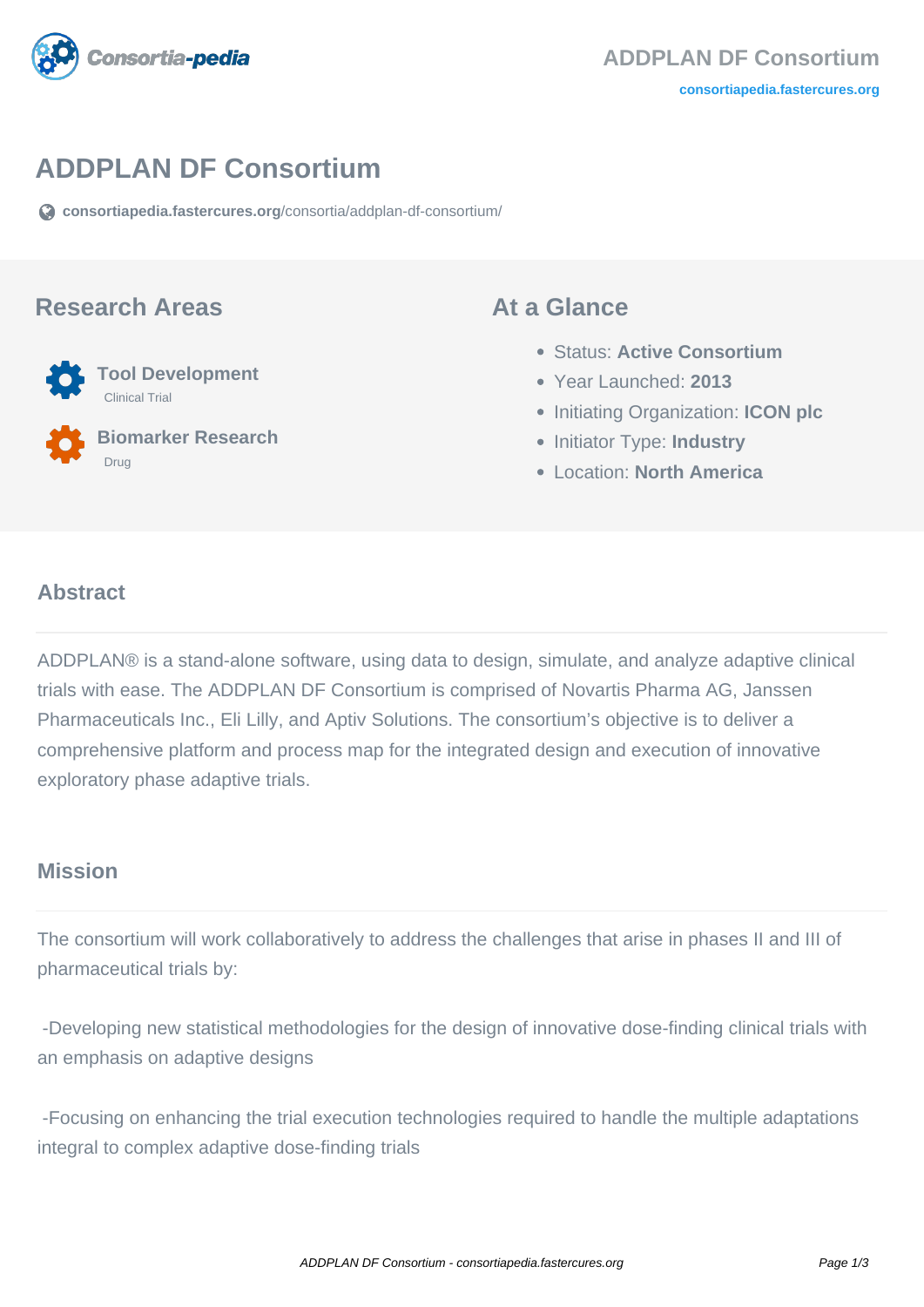

#### **[consortiapedia.fastercures.org](http://consortiapedia.fastercures.org/)**

 -Integrating and validating these methodologies into ADDPLAN DF software for the design, planning, and analysis of dose finding trials, and ensuring that these designs are easily implemented through AptivAdvantage™, the Aptiv Solutions proprietary trial execution platform

### **Consortium History**

ADDPLAN DF Consortium was founded in 2013

#### **Structure & Governance**

ADDPLAN is adaptive trail design software developed by ICON, a global provider of outsourced drug development services to biopharma, medical device, government, biosimilar, and genetic organizations.

## **Links/Social Media Feed**

| Homepage       | http://www.iconplc.com/innovation/addplan/addplan- |
|----------------|----------------------------------------------------|
|                | df-consortium/                                     |
| <b>Twitter</b> | @ICONplc                                           |
| Facebook       | @icon.pic.profile                                  |

#### **Points of Contact**

Niamh Murphy Director of Corporate Communications Tel: +353-1-2912000 Email: Niamh.murphy@iconplc.com